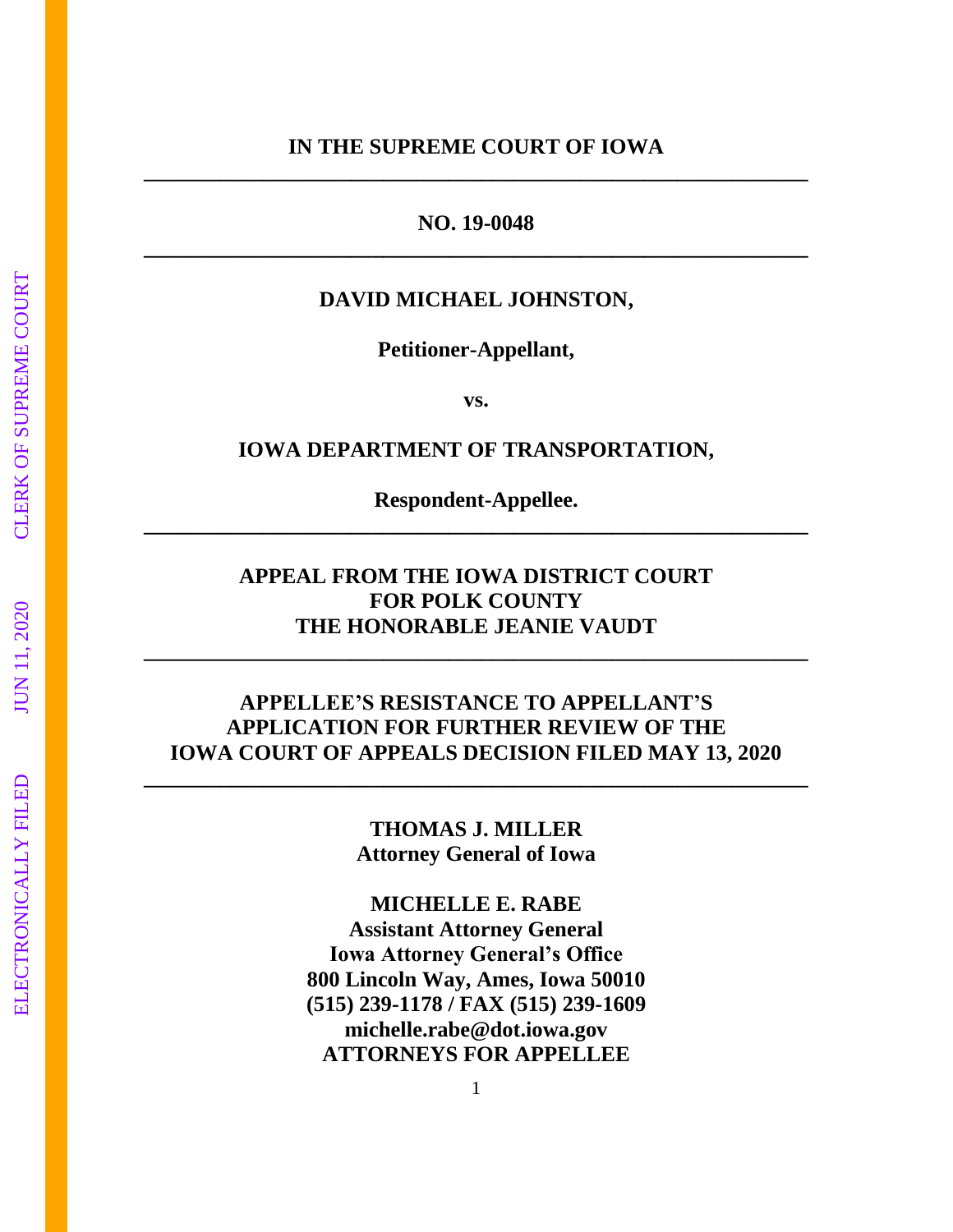# **TABLE OF CONTENTS**

| APPELLEE'S RESISTANCE TO APPLICATION                |  |
|-----------------------------------------------------|--|
|                                                     |  |
| CERTIFICATE OF FILING AND CERTIFICATE OF SERVICE  8 |  |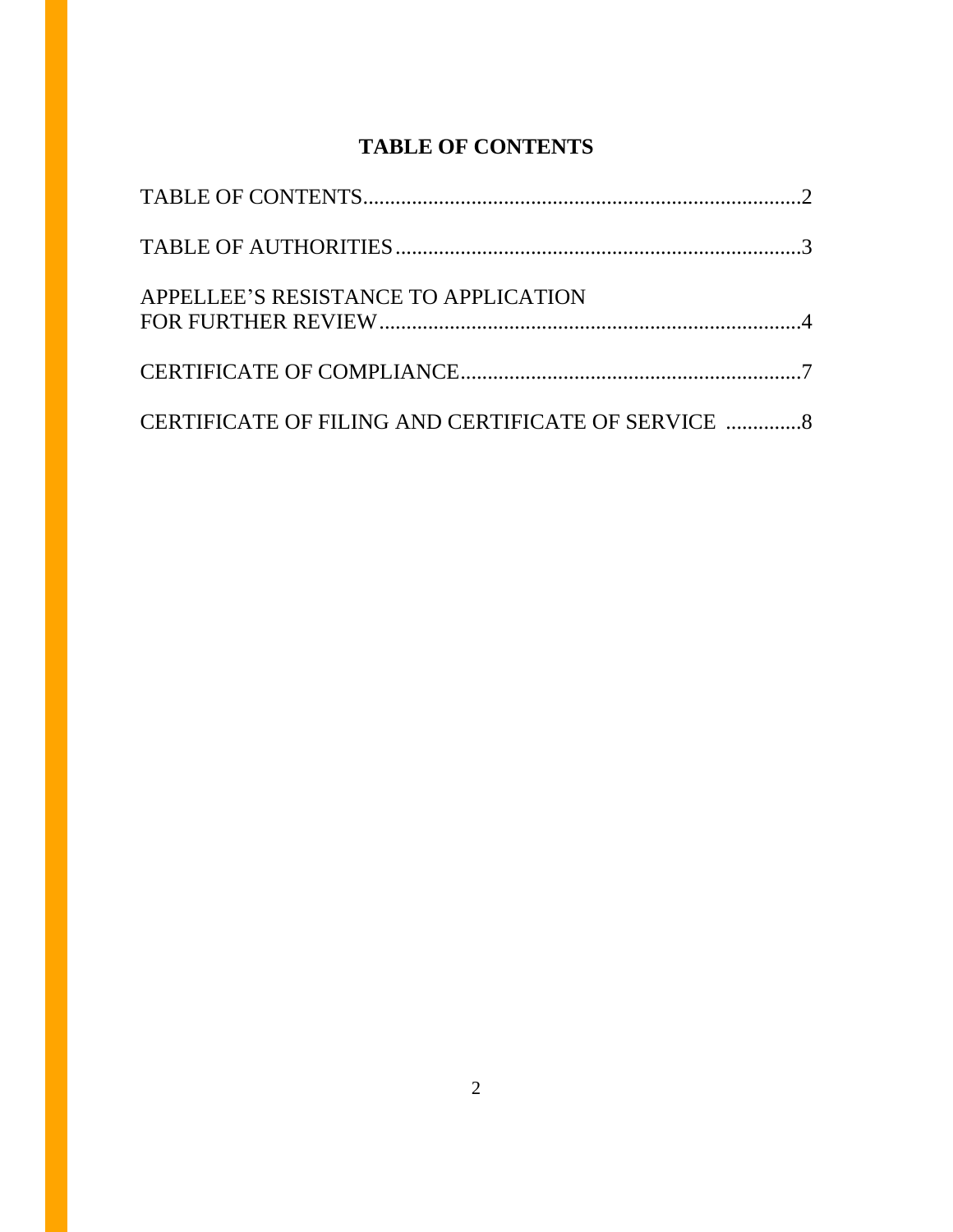# **TABLE OF AUTHORITIES**

## **Cases**

# **Statutes and Other Authorities**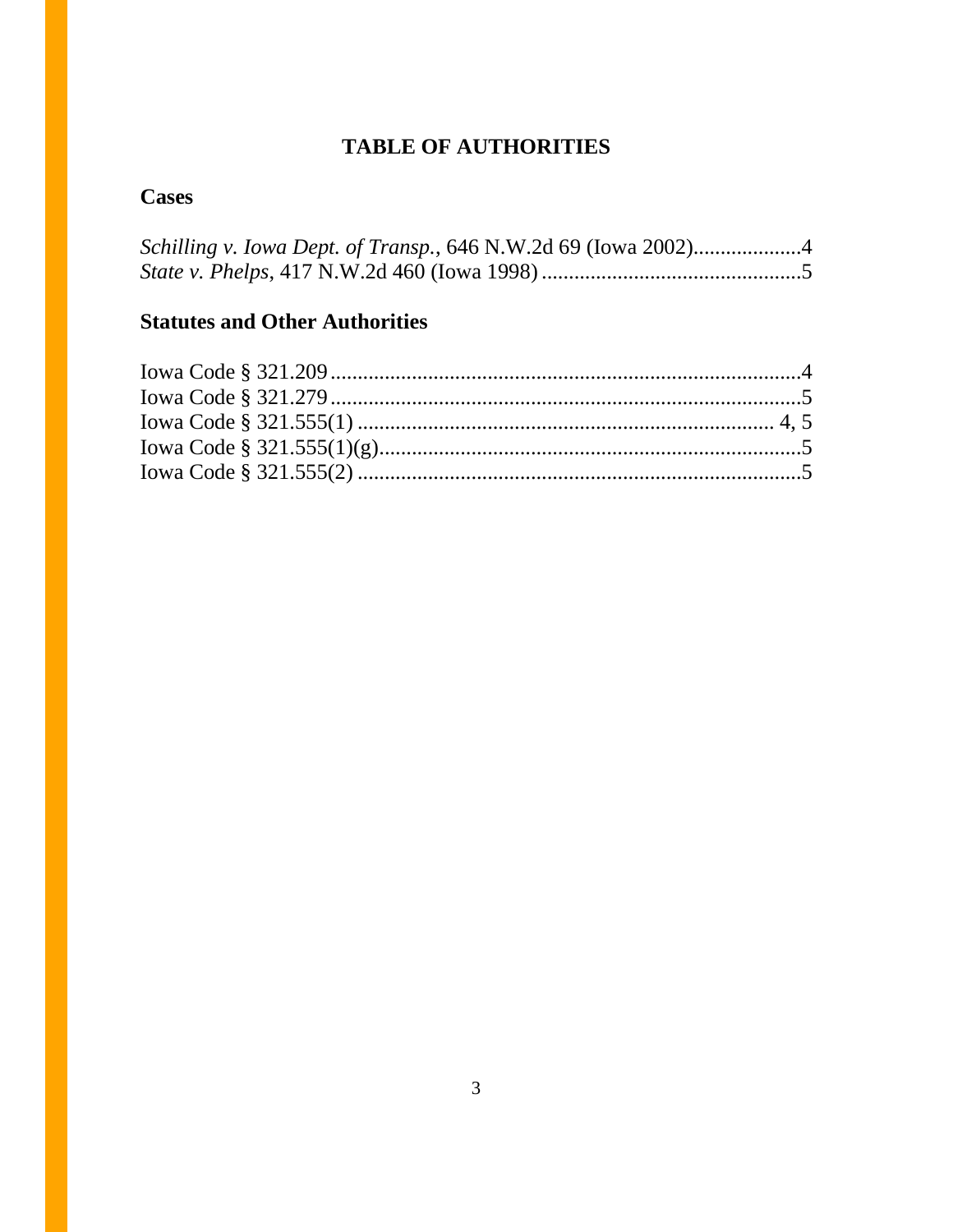### **APPELLEE'S RESISTANCE TO APPLICATION FOR FURTHER REVIEW**

The respondent-appellee, Iowa Department of Transportation (DOT), by and through undersigned counsel, resists petitioner-appellant's Application for Further Review. In support and further explanation, the DOT states:

1. Further review by the Iowa Supreme Court is not appropriate because none of the grounds set forth in Iowa R. App. P. 6.1103(1)(b) has been met.

2. The decision of the Court of Appeals correctly and unanimously affirmed the district court's dismissal of petitioner's petition for judicial review on the grounds that two of petitioner's arguments squarely contradicted binding legal precedent and the third was unpreserved.

3. In rejecting petitioner's first argument that his deferred judgment did not constitute a final conviction for purposes of section 321.209, the Court of Appeals correctly held that *Schilling v. Iowa Dept. of Transp*., 646 N.W.2d 69 (Iowa 2002), was dispositive of this argument, holding that "the rationale of Schilling applies equally to section 321.555(1) [the habitual offender statute], and we hold that Johnston's deferred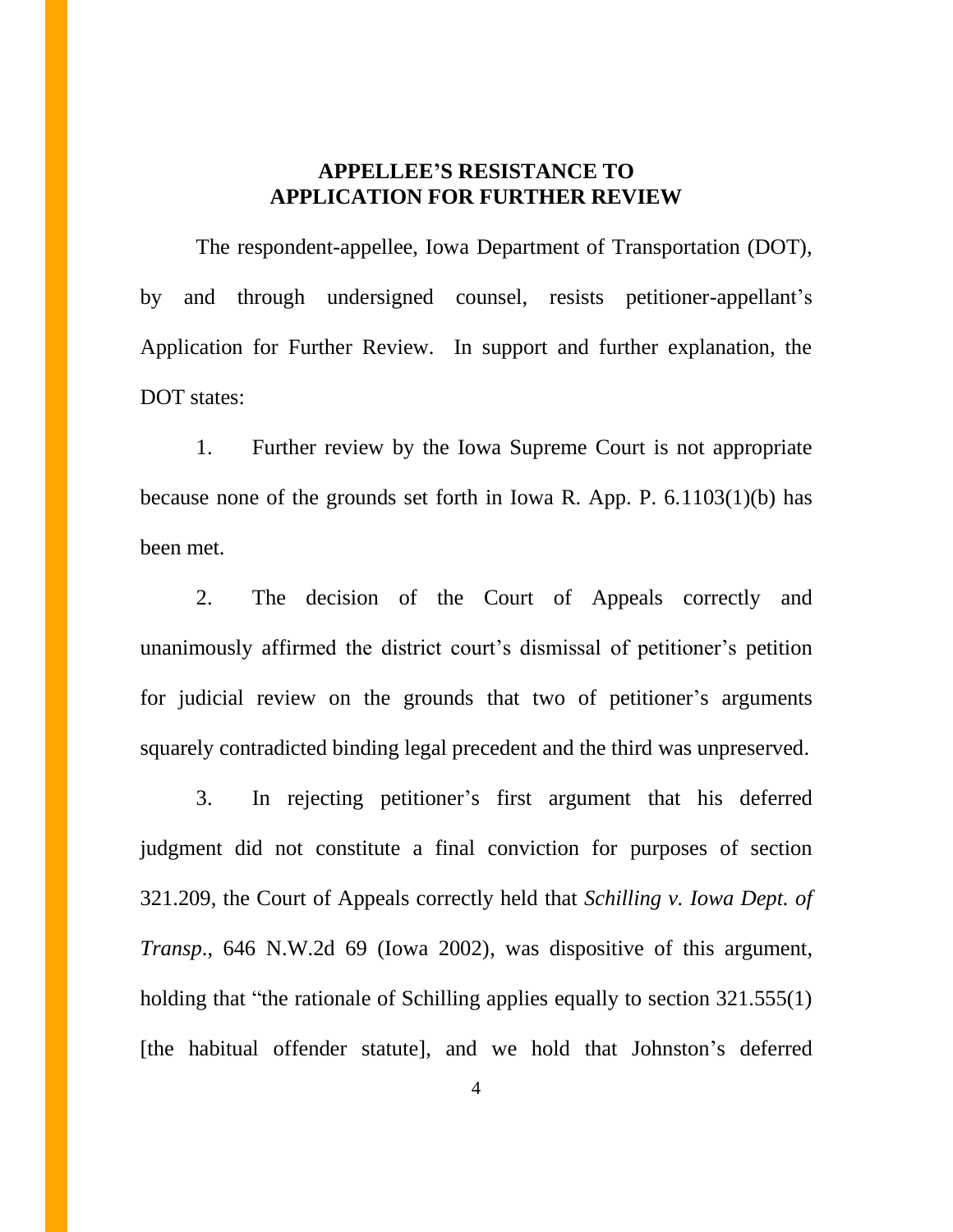judgment is a final conviction for purposes of that section." Court of Appeals Decision at 6.

4. The Court went on to reiterate that "[w]e therefore conclude that Johnston's deferred judgment for his violation of section 321.279 is a final conviction for purposes of section 321.555(1)." Court of Appeals Decision at 7.

5. In rejecting petitioner's second argument that the dates of his convictions should be used instead of the dates of his offenses for purposes of section 321.555(1) (the habitual offender statute), the Court of Appeals correctly held that his argument "was squarely addressed and rejected in *State v. Phelps*, 417 N.W.2d 460, 461-62 (Iowa 1988), where the appellant's license was revoked under section 321.555(2)." Court of Appeals Decision at 9.

6. As to petitioner's third argument, the Court of Appeals correctly held as follows: "we reject as unpreserved Johnston's novel claim that an additional 'pursuing' element exists in section  $321.555(1)(g)$ ." Court of Appeals Decision at 10.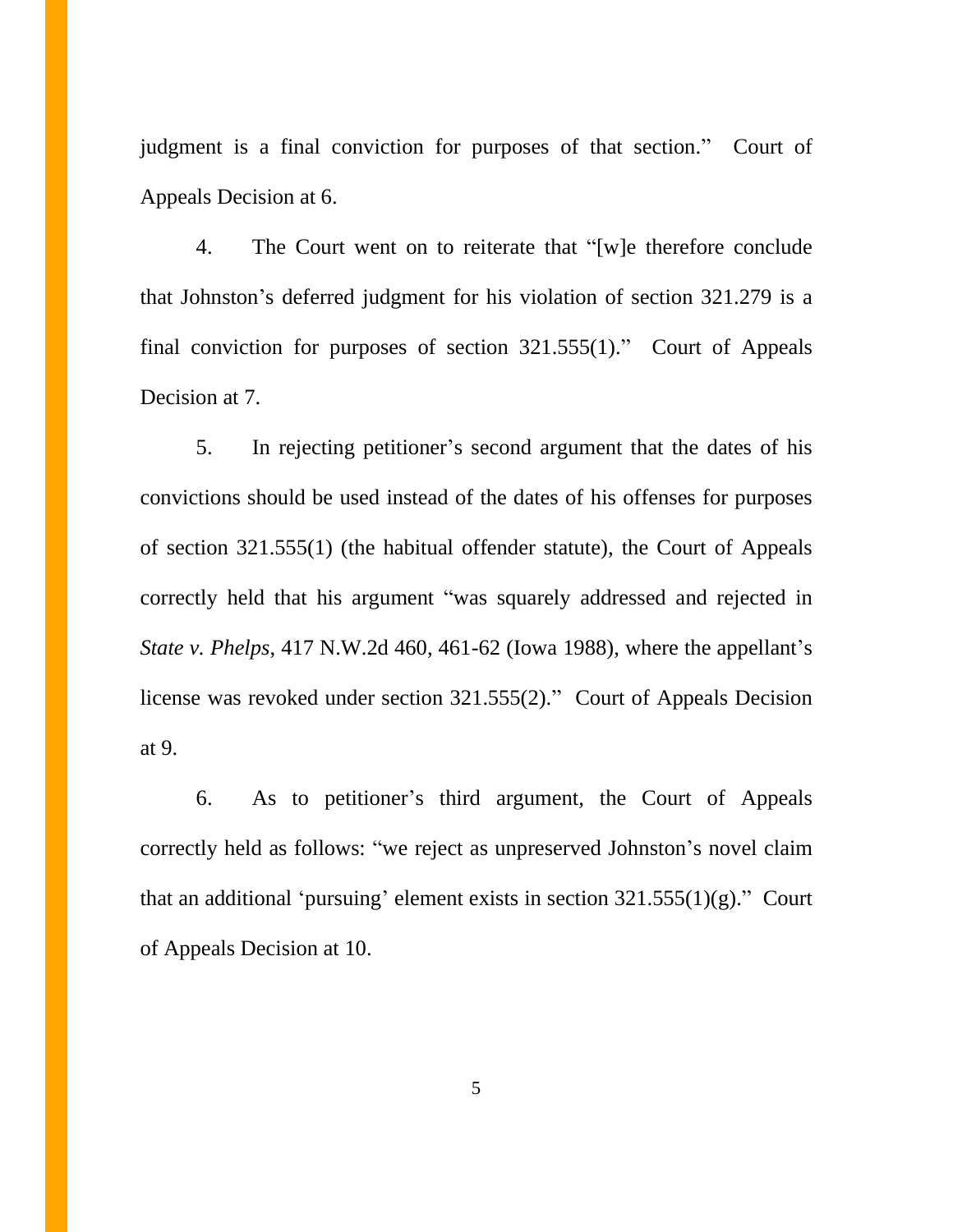7. The Court of Appeals was correct in affirming the decision of the district court in its entirety and further review should be denied. There is no legal error for this Court to correct.

WHEREFORE, for all the reasons and authority stated above, petitioner's Application for Further Review should be denied and the decision of the Court of Appeals left undisturbed.

> THOMAS J. MILLER Attorney General of Iowa

 /s/ Michelle E. Rabe MICHELLE E. RABE AT0010426 Assistant Attorney General 800 Lincoln Way, Ames, IA 50010 (515) 239-1178 / FAX (515) 239-1609 michelle.rabe@iowadot.us ATTORNEY FOR APPELLEE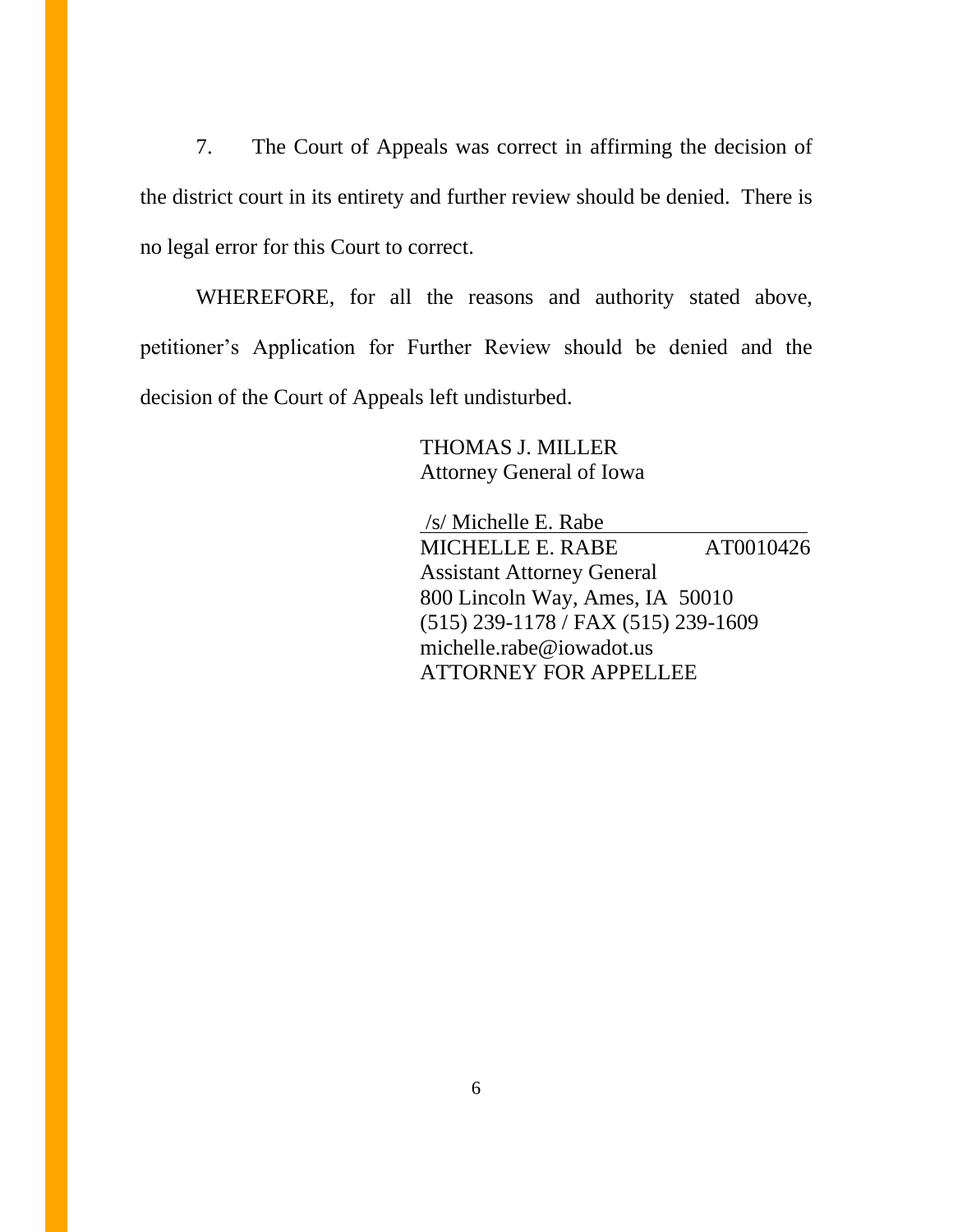## **CERTIFICATE OF COMPLIANCE WITH TYPE-VOLUME LIMITATION, TYPEFACE REQUIREMENTS, AND TYPE-STYLE REQUIREMENTS**

This Resistance to Application for Further Review complies with the type-volume limitation of Iowa R. App. P.  $6.903(1)(g)(1)$  because this Resistance contains 384 words, excluding the parts of the Resistance exempted by Iowa R. App. p.  $6.903(1)(g)(1)$ .

This Resistance complies with the typeface requirements of Iowa R. App. P. 6.903(1)(e) and the type-style requirements of Iowa R. App. P. 6.903(1)(f) because this Resistance has been prepared in a proportionally spaced typeface using Microsoft Word 2003 in size 14 Times New Roman.

> THOMAS J. MILLER Attorney General of Iowa

 /s/Michelle E. Rabe MICHELLE E. RABE AT0007862 Assistant Attorney General 800 Lincoln Way, Ames, IA 50010 (515) 239-1178 / FAX (515) 239-1609 michelle.rabe@dot.iowa.gov ATTORNEY FOR APPELLEE